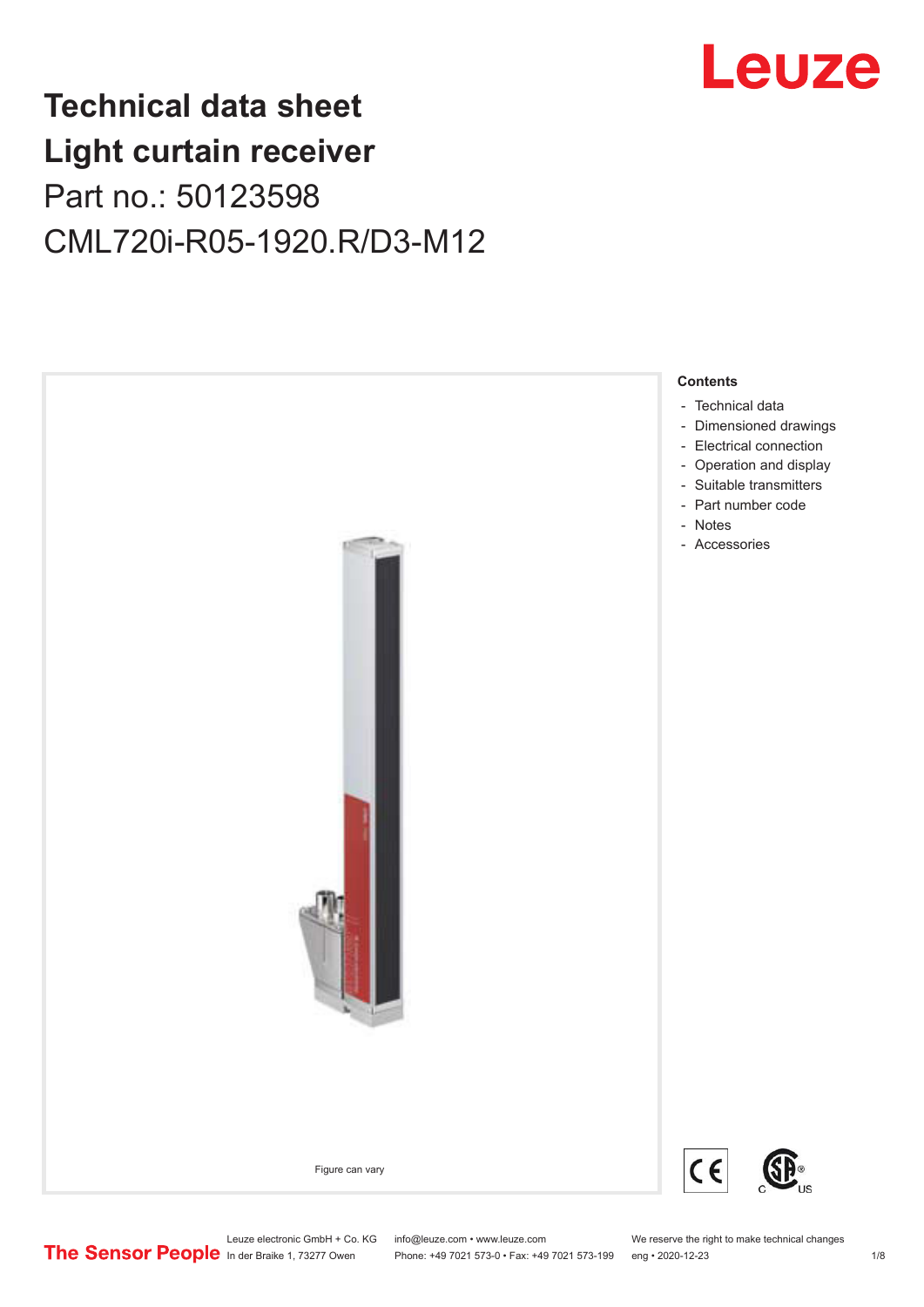### <span id="page-1-0"></span>**Technical data**

# Leuze

| <b>Basic data</b>                              |                                                                    |
|------------------------------------------------|--------------------------------------------------------------------|
| Series                                         | 720                                                                |
| <b>Operating principle</b>                     | Throughbeam principle                                              |
| Device type                                    | Receiver                                                           |
| <b>Contains</b>                                | Accessories for the use of the BT-2R1                              |
| <b>Application</b>                             | Object measurement                                                 |
| <b>Special version</b>                         |                                                                    |
| <b>Special version</b>                         | Crossed-beam scanning                                              |
|                                                | Diagonal-beam scanning                                             |
|                                                | Parallel-beam scanning                                             |
| <b>Optical data</b>                            |                                                                    |
| <b>Operating range</b>                         | Guaranteed operating range                                         |
| <b>Operating range</b>                         | 0.13.5m                                                            |
| <b>Operating range limit</b>                   | Typical operating range                                            |
| <b>Operating range limit</b>                   | 0.14.5m                                                            |
| <b>Measurement field length</b>                | 1.920 mm                                                           |
| <b>Number of beams</b>                         | 384 Piece(s)                                                       |
| Beam spacing                                   | 5 <sub>mm</sub>                                                    |
|                                                |                                                                    |
| <b>Measurement data</b>                        |                                                                    |
| Minimum object diameter                        | $10 \text{ mm}$                                                    |
| <b>Electrical data</b>                         |                                                                    |
| <b>Protective circuit</b>                      | Polarity reversal protection                                       |
|                                                | Short circuit protected                                            |
|                                                | <b>Transient protection</b>                                        |
| Performance data                               |                                                                    |
| Supply voltage U <sub>R</sub>                  | 18  30 V, DC                                                       |
| <b>Residual ripple</b>                         | 0  15 %, From $U_{\rm B}$                                          |
| <b>Open-circuit current</b>                    | 0  435 mA, The specified values refer                              |
|                                                | to the entire package consisting of trans-<br>mitter and receiver. |
| Inputs/outputs selectable                      |                                                                    |
| Output current, max.                           | 100 mA                                                             |
| Input resistance                               | $6,000 \Omega$                                                     |
| Number of inputs/outputs selectable 2 Piece(s) |                                                                    |
| Type                                           | Inputs/outputs selectable                                          |
| Voltage type, outputs                          | DC                                                                 |
| Switching voltage, outputs                     | Typ. $U_{\rm B}$ / 0 V                                             |
| Switching voltage, inputs                      | high: $\geq 6V$                                                    |
|                                                | $low: 4V$                                                          |
|                                                |                                                                    |
| Input/output 1                                 |                                                                    |
| Activation/disable delay                       | 1 ms                                                               |
|                                                |                                                                    |
| <b>Timing</b>                                  |                                                                    |
| <b>Cycle time</b>                              | 11.92 ms                                                           |
| Response time per beam                         | $30 \mu s$                                                         |
| <b>Interface</b>                               |                                                                    |
| Type                                           | RS 485 Modbus                                                      |
| <b>RS 485</b>                                  |                                                                    |
| <b>Function</b>                                | Process                                                            |

| <b>Service interface</b> |                                        |                                                      |
|--------------------------|----------------------------------------|------------------------------------------------------|
|                          | Type                                   | IO-Link                                              |
|                          |                                        |                                                      |
|                          | <b>IO-Link</b>                         |                                                      |
|                          | <b>Function</b>                        | Configuration via software                           |
|                          |                                        | Service                                              |
|                          | <b>Connection</b>                      |                                                      |
|                          | <b>Number of connections</b>           | 2 Piece(s)                                           |
|                          | <b>Plug outlet</b>                     | Rear side                                            |
|                          |                                        |                                                      |
|                          | <b>Connection 1</b><br><b>Function</b> |                                                      |
|                          |                                        | Configuration interface<br>Connection to transmitter |
|                          |                                        | Signal IN                                            |
|                          |                                        | Signal OUT                                           |
|                          |                                        | Voltage supply                                       |
|                          | <b>Type of connection</b>              | Connector                                            |
|                          | <b>Thread size</b>                     | M12                                                  |
|                          | Type                                   | Male                                                 |
|                          | <b>Material</b>                        | Metal                                                |
|                          | No. of pins                            | 8-pin                                                |
|                          | Encoding                               | A-coded                                              |
|                          |                                        |                                                      |
|                          | <b>Connection 2</b>                    |                                                      |
|                          | <b>Function</b>                        | <b>BUS IN</b>                                        |
|                          |                                        | <b>BUS OUT</b>                                       |
|                          | <b>Type of connection</b>              | Connector                                            |
|                          | <b>Thread size</b>                     | M12                                                  |
|                          | Type                                   | Female                                               |
|                          | <b>Material</b><br>No. of pins         | Metal<br>5-pin                                       |
|                          | Encoding                               | B-coded                                              |
|                          |                                        |                                                      |
|                          | <b>Mechanical data</b>                 |                                                      |
|                          | Design                                 | Cubic                                                |
|                          | Dimension (W x H x L)                  | 29 mm x 35.4 mm x 1,943 mm                           |
|                          | <b>Housing material</b>                | Metal                                                |
|                          | <b>Metal housing</b>                   | Aluminum                                             |
|                          | Lens cover material                    | Plastic                                              |
|                          | Net weight<br><b>Housing color</b>     | 2,100 g<br>Silver                                    |
|                          | Type of fastening                      | Groove mounting                                      |
|                          |                                        | Via optional mounting device                         |
|                          |                                        |                                                      |
|                          | <b>Operation and display</b>           |                                                      |
|                          | Type of display                        | LED                                                  |
|                          |                                        | OLED display                                         |
|                          | <b>Number of LEDs</b>                  | 2 Piece(s)                                           |
|                          | Type of configuration                  | Software                                             |
|                          |                                        | Teach-in                                             |
|                          |                                        |                                                      |
|                          | <b>Environmental data</b>              |                                                      |
|                          | Ambient temperature, operation         | $-3060 °C$                                           |
|                          | Ambient temperature, storage           | $-40$ 70 °C                                          |
|                          |                                        |                                                      |
|                          |                                        |                                                      |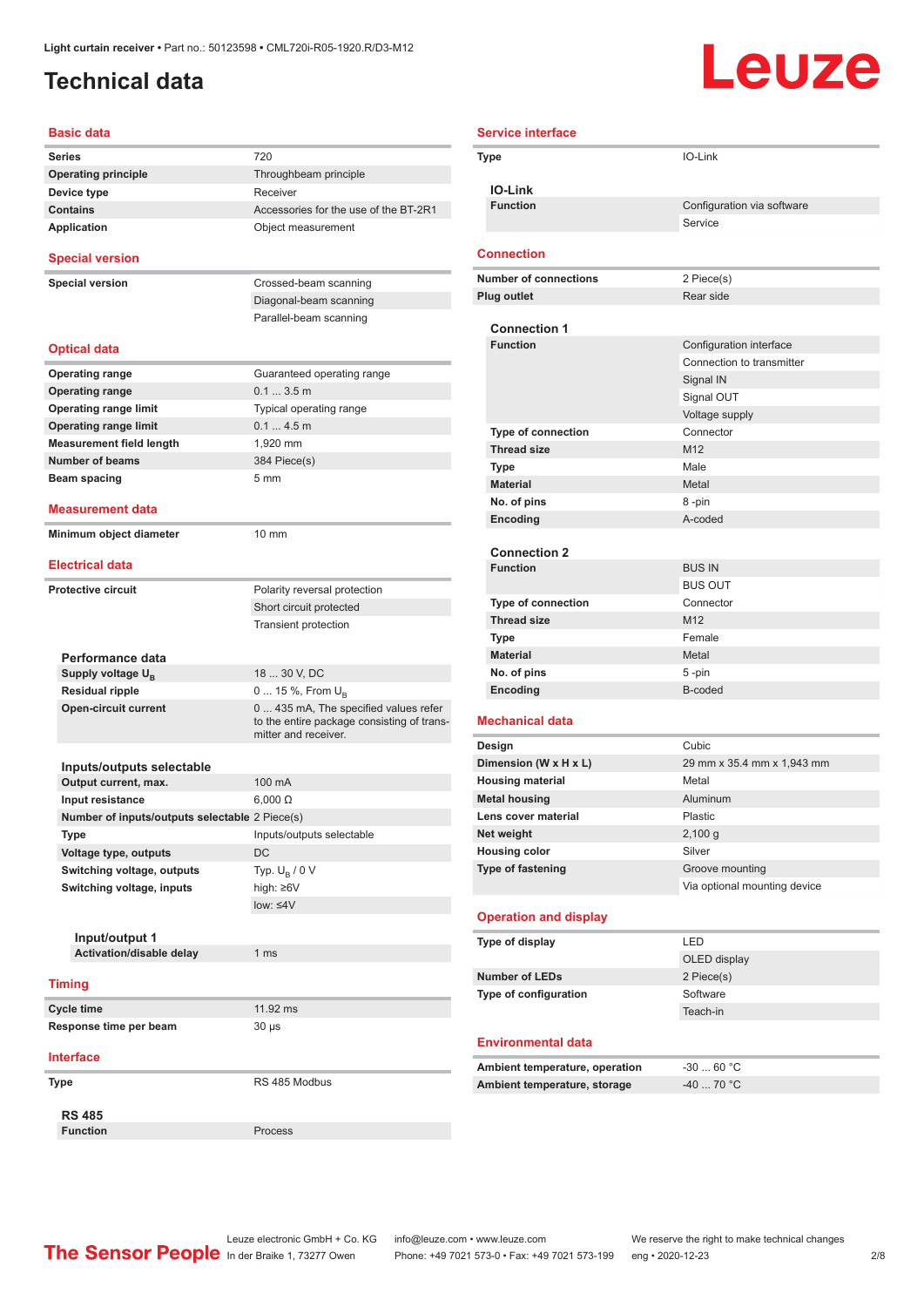### **Technical data**

# Leuze

#### **Certifications**

| Degree of protection     | IP 65         |
|--------------------------|---------------|
| <b>Protection class</b>  | Ш             |
| <b>Certifications</b>    | c CSA US      |
| <b>Standards applied</b> | IEC 60947-5-2 |
|                          |               |

#### **Classification**

| <b>Customs tariff number</b> | 90314990 |
|------------------------------|----------|
| eCl@ss 5.1.4                 | 27270910 |
| eCl@ss 8.0                   | 27270910 |
| eCl@ss 9.0                   | 27270910 |
| eCl@ss 10.0                  | 27270910 |
| eCl@ss 11.0                  | 27270910 |
| <b>ETIM 5.0</b>              | EC002549 |
| <b>ETIM 6.0</b>              | EC002549 |
| <b>ETIM 7.0</b>              | EC002549 |
|                              |          |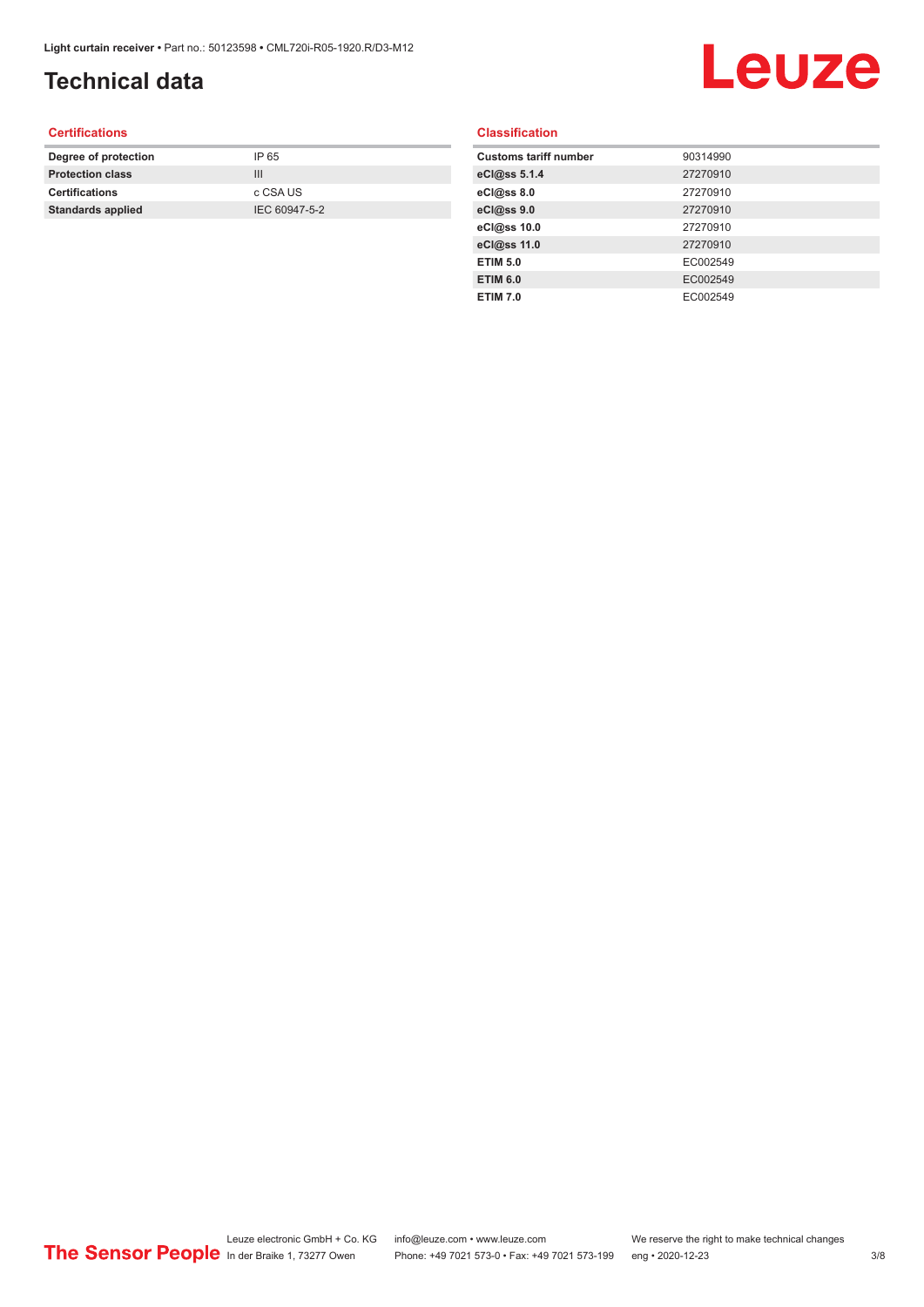#### <span id="page-3-0"></span>**Dimensioned drawings**

All dimensions in millimeters



A Beam spacing 5 mm

G Fastening groove

- B Measurement field length 1920 mm
- F M6 thread
- R Receiver
	- Y 2.5 mm

T Transmitter



## **Leuze**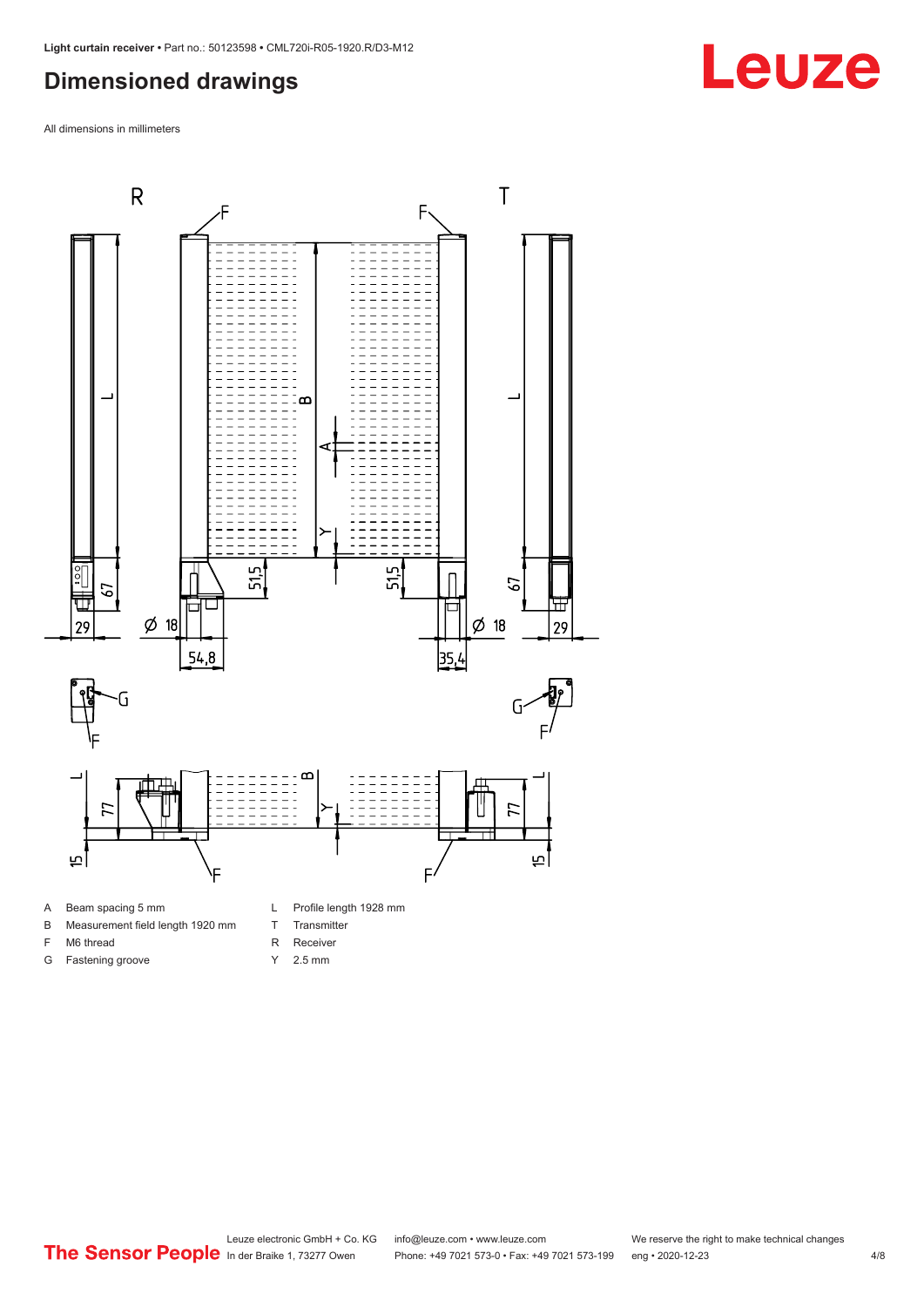#### <span id="page-4-0"></span>**Dimensioned drawings**





## **Electrical connection**

**Connection 1**

| <b>Function</b>    | Configuration interface   |  |
|--------------------|---------------------------|--|
|                    | Connection to transmitter |  |
|                    | Signal IN                 |  |
|                    | Signal OUT                |  |
|                    | Voltage supply            |  |
| Type of connection | Connector                 |  |
| <b>Thread size</b> | M12                       |  |
| <b>Type</b>        | Male                      |  |
| <b>Material</b>    | Metal                     |  |
| No. of pins        | 8-pin                     |  |
| Encoding           | A-coded                   |  |

#### **Pin Pin assignment**

| 1              | $V^+$            |  |  |
|----------------|------------------|--|--|
| $\overline{2}$ | I/O <sub>1</sub> |  |  |
| 3              | <b>GND</b>       |  |  |
| $\overline{4}$ | IO-Link          |  |  |
| 5              | I/O <sub>2</sub> |  |  |
| 6              | RS 485 Tx+       |  |  |
| 7              | RS 485 Tx+       |  |  |
| 8              | <b>FE/SHIELD</b> |  |  |
|                |                  |  |  |



#### **Connection 2**

| <b>Function</b>    | <b>BUS IN</b>  |
|--------------------|----------------|
|                    | <b>BUS OUT</b> |
| Type of connection | Connector      |
| <b>Thread size</b> | M12            |
| <b>Type</b>        | Female         |
| <b>Material</b>    | Metal          |
| No. of pins        | $5$ -pin       |
| Encoding           | B-coded        |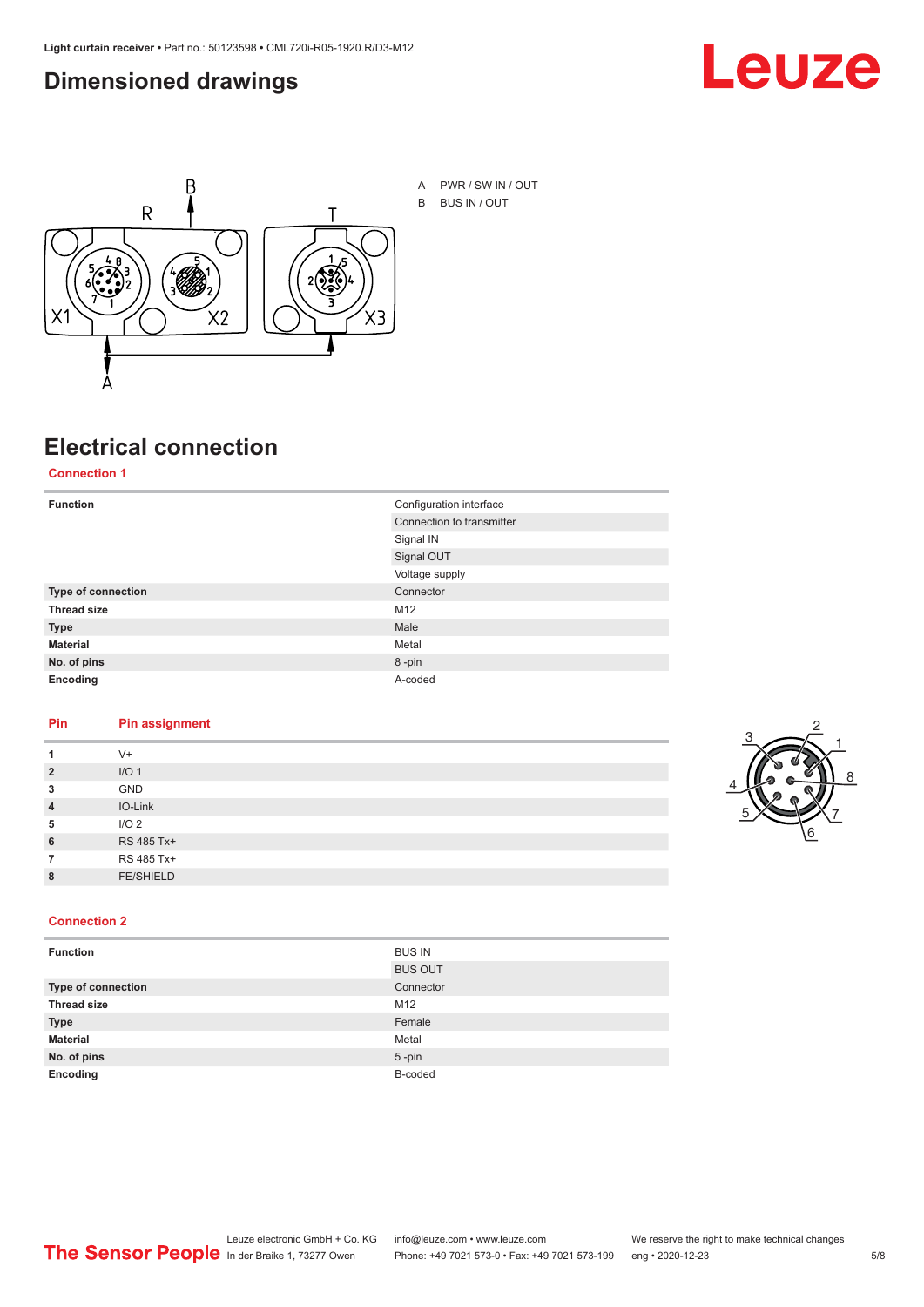### <span id="page-5-0"></span>**Electrical connection**

| Pin | Pin assignment   |  |
|-----|------------------|--|
|     | $V +$            |  |
| 2   | Tx-              |  |
| 3   | PB GND           |  |
|     | Tx+              |  |
| 5   | <b>FE/SHIELD</b> |  |

### **Operation and display**

| <b>LED</b>     | <b>Display</b>           | <b>Meaning</b>                         |
|----------------|--------------------------|----------------------------------------|
|                | Green, continuous light  | Operational readiness                  |
|                | Green, flashing          | Teach / error                          |
| $\overline{2}$ | Yellow, continuous light | Light path free, with function reserve |
|                | Yellow, flashing         | No function reserve                    |
|                | Off                      | Object detected                        |

#### **Suitable transmitters**

| Part no. | <b>Designation</b>         | <b>Article</b>               | <b>Description</b>                                                          |
|----------|----------------------------|------------------------------|-----------------------------------------------------------------------------|
| 50119472 | CML720i-T05-<br>1920.R-M12 | Light curtain<br>transmitter | Operating range: 0.1  3.5 m<br>Connection: Connector, M12, Rear side, 5-pin |

#### **Part number code**

Part designation: **CML7XXi-YZZ-AAAA.BCCCDDD-EEEFFF**

| <b>CML</b>  | <b>Operating principle</b><br>Measuring light curtain                                                                                     |
|-------------|-------------------------------------------------------------------------------------------------------------------------------------------|
| 7XXi        | <b>Series</b><br>720i: 720i series<br>730i: 730i series                                                                                   |
| Y           | Device type<br>T: transmitter<br>R: receiver                                                                                              |
| <b>ZZ</b>   | <b>Beam spacing</b><br>$05:5$ mm<br>10:10 mm<br>20:20 mm<br>40:40 mm                                                                      |
| <b>AAAA</b> | Measurement field length [mm], dependent on beam spacing                                                                                  |
| B           | Equipment<br>A: connector outlet, axial<br>R: rear connector outlet                                                                       |
| CCC         | Interface<br>L: IO-Link<br>/CN: CANopen<br>/PB: PROFIBUS<br>/PN: PROFINET<br>/CV: Analog current and voltage output<br>/D3: RS 485 Modbus |

**Leuze**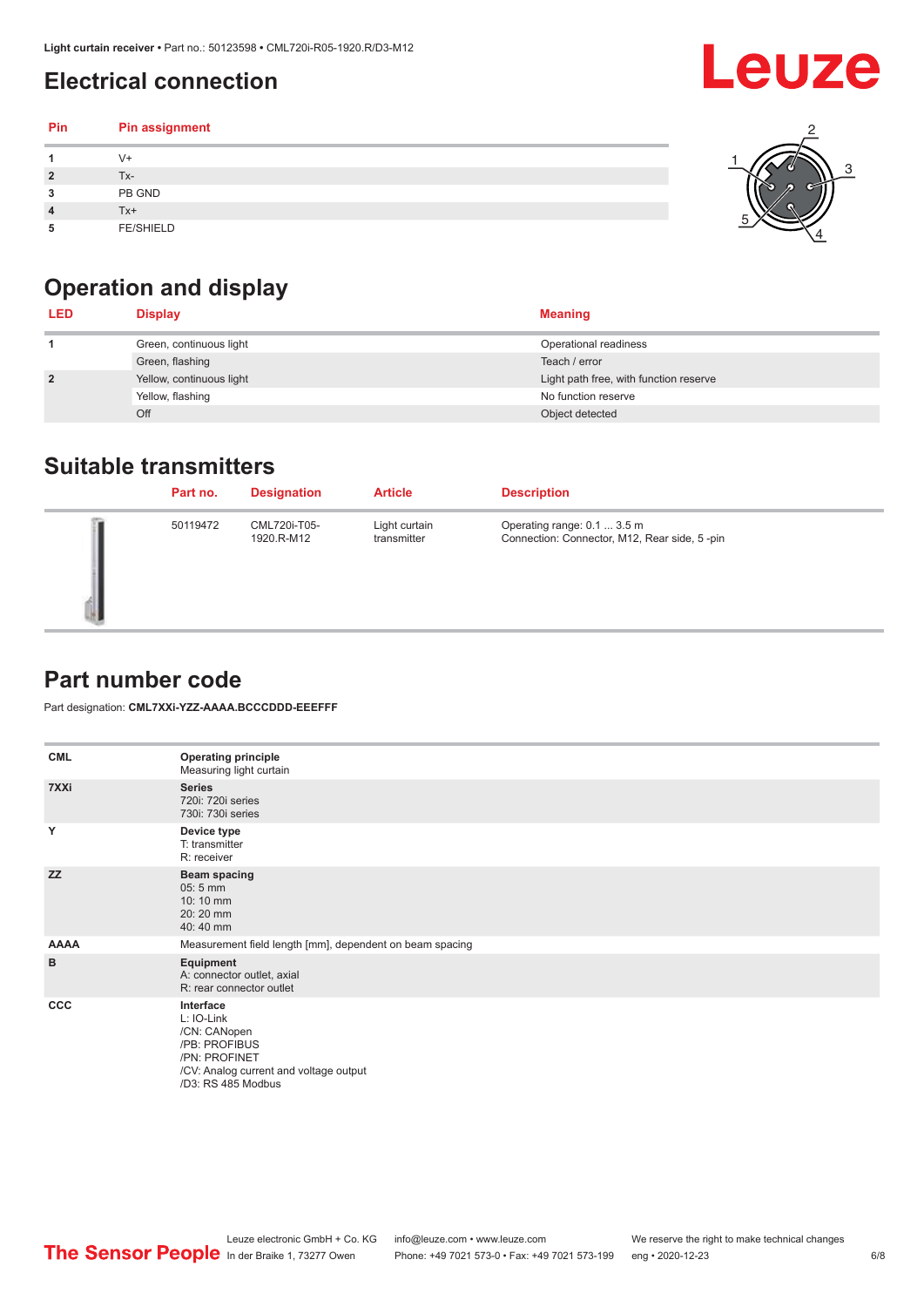#### <span id="page-6-0"></span>**Part number code**



| <b>DDD</b>  | <b>Special equipment</b><br>-PS: Power Setting                                                  |
|-------------|-------------------------------------------------------------------------------------------------|
| <b>EEE</b>  | <b>Electrical connection</b><br>M12: M12 connector                                              |
| <b>FFF</b>  | -EX: Explosion protection                                                                       |
|             |                                                                                                 |
| <b>Note</b> |                                                                                                 |
|             | $\&$ A list with all available device types can be found on the Leuze website at www.leuze.com. |

#### **Notes**

| Observe intended use!                                                                                                                                                                                                            |
|----------------------------------------------------------------------------------------------------------------------------------------------------------------------------------------------------------------------------------|
| $\%$ This product is not a safety sensor and is not intended as personnel protection.<br>$\%$ The product may only be put into operation by competent persons.<br>$\%$ Only use the product in accordance with its intended use. |
|                                                                                                                                                                                                                                  |



#### **For UL applications:**

ª For UL applications, use is only permitted in Class 2 circuits in accordance with the NEC (National Electric Code). ª These proximity switches shall be used with UL Listed Cable assemblies rated 30V, 0.5A min, in the field installation, or equivalent (categories: CYJV/ CYJV7 or PVVA/PVVA7)

#### **Accessories**

### Connection technology - Connection cables

|        | Part no. | <b>Designation</b>     | <b>Article</b>   | <b>Description</b>                                                                                                                                         |
|--------|----------|------------------------|------------------|------------------------------------------------------------------------------------------------------------------------------------------------------------|
| 2<br>W | 50132079 | KD U-M12-5A-V1-<br>050 | Connection cable | Connection 1: Connector, M12, Axial, Female, A-coded, 5-pin<br>Connection 2: Open end<br>Shielded: No<br>Cable length: 5,000 mm<br>Sheathing material: PVC |

#### Connection technology - Y distribution cables

|        |   | Part no. | <b>Designation</b>          | <b>Article</b>        | <b>Description</b>                                                                                                                                                                                                                                                                                  |
|--------|---|----------|-----------------------------|-----------------------|-----------------------------------------------------------------------------------------------------------------------------------------------------------------------------------------------------------------------------------------------------------------------------------------------------|
| 圔<br>⋿ | Ø | 50118183 | K-Y1 M12A-5m-<br>M12A-S-PUR | Interconnection cable | Connection 1: Connector, M12, Axial, Female, A-coded, 5-pin<br>Connection 2: Connector, M12, Axial, Male, A-coded, 5-pin<br>Connection 3: Connector, M12, Axial, Female, A-coded, 8-pin<br>Shielded: Yes<br>Cable length fork 1: 5,000 mm<br>Cable length fork 2: 150 mm<br>Sheathing material: PUR |